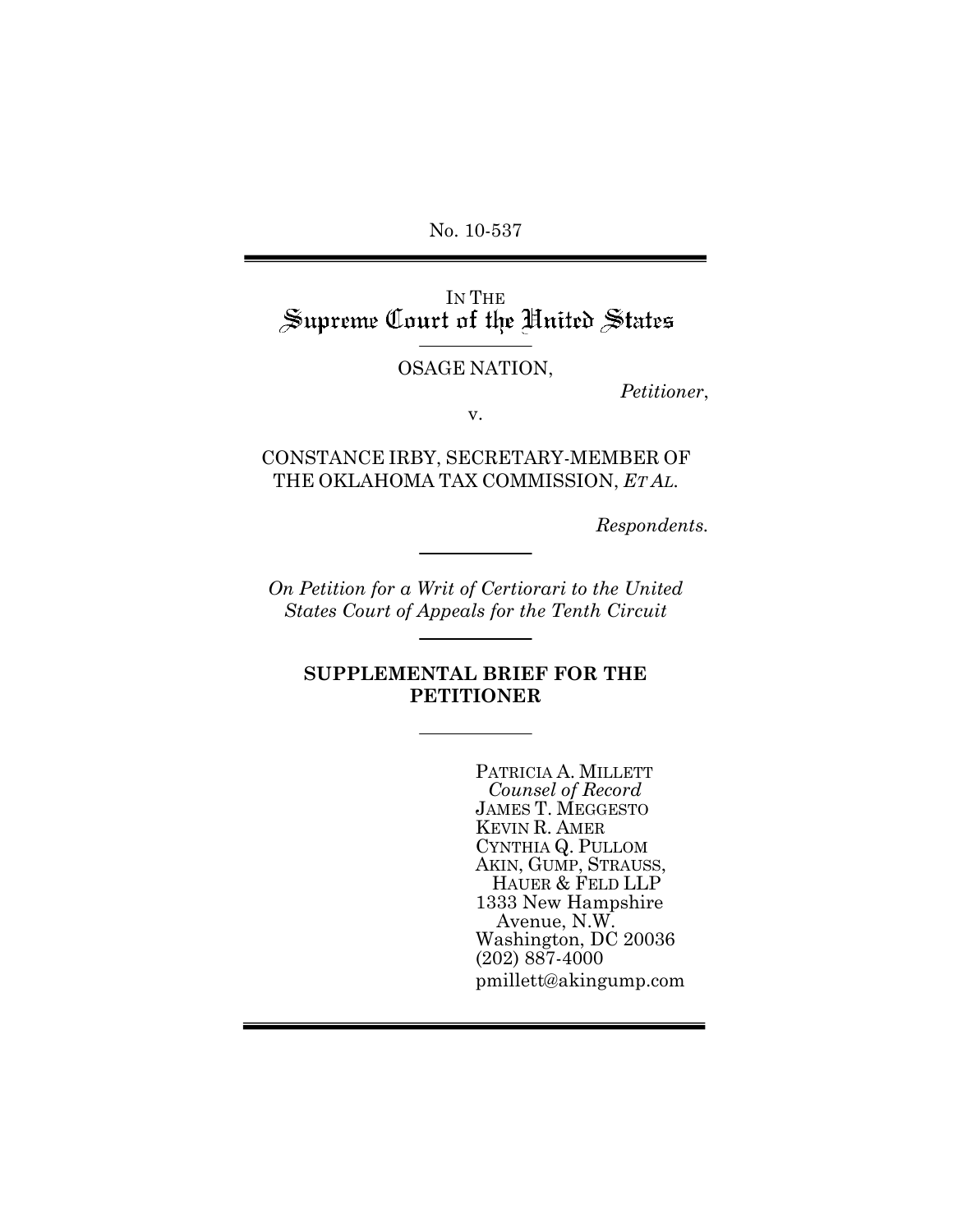## **TABLE OF CONTENTS**

| I. THE GOVERNING LEGAL STANDARDS    |  |
|-------------------------------------|--|
|                                     |  |
| II. THIS CASE SQUARELY PRESENTS THE |  |
|                                     |  |
|                                     |  |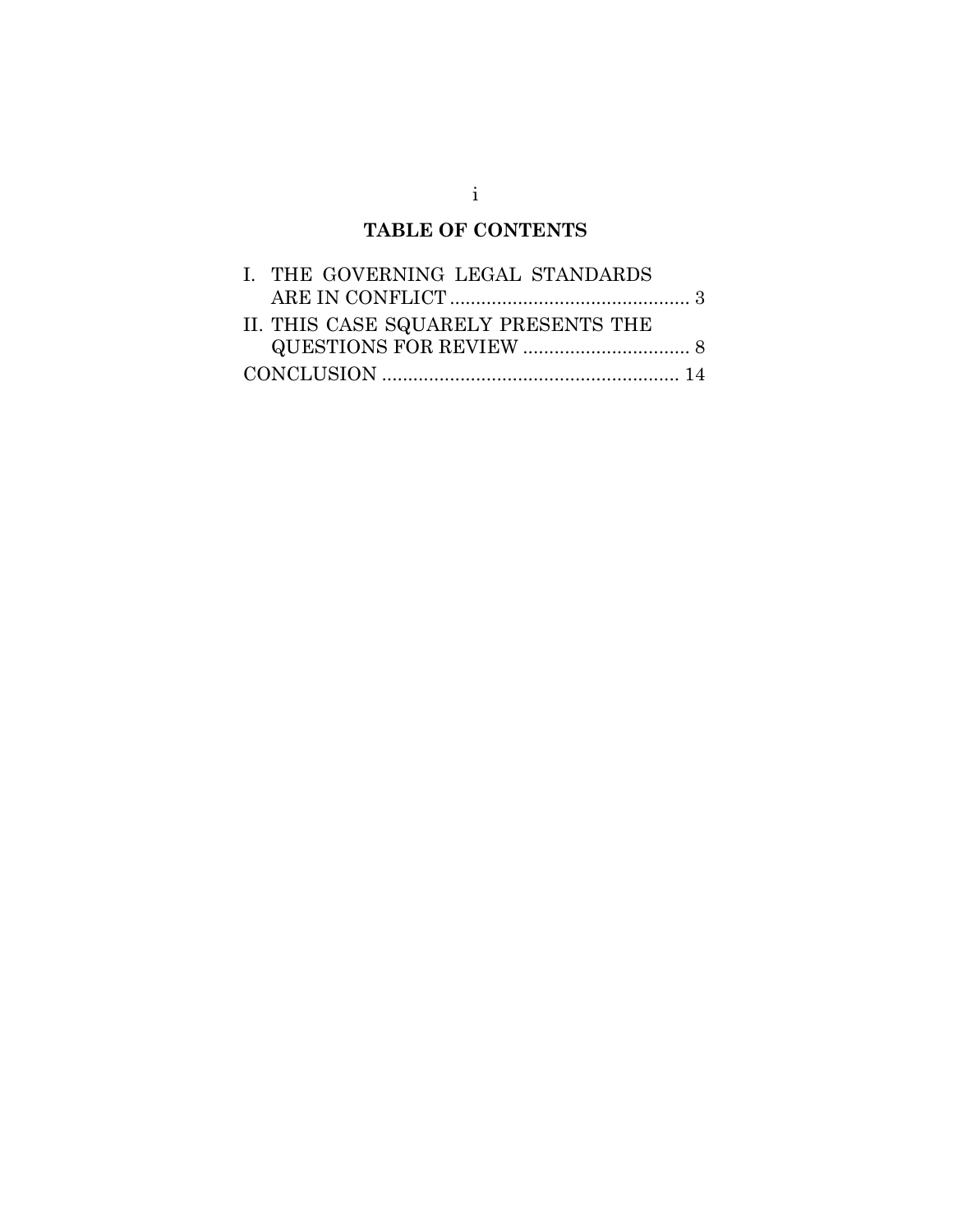### **TABLE OF AUTHORITIES**

#### **CASES**

| Bruguier v. Class,                                                              |
|---------------------------------------------------------------------------------|
| Choteau v. Burnet,                                                              |
| County of Yakima v. Confederated Tribes &<br>Bands of the Yakima Indian Nation, |
| Indian Territory Illuminating Oil Co. v.<br>Oklahoma,                           |
| Leahy v. State Treasurer of Okla.,                                              |
| McClanahan v. State Tax Comm'n of Ariz.,                                        |
| McCurdy v. United States,                                                       |
| Montana v. Blackfeet Tribe of Indians,                                          |
| Morrison v. National Australia Bank,                                            |
| Murphy v. Oklahoma,                                                             |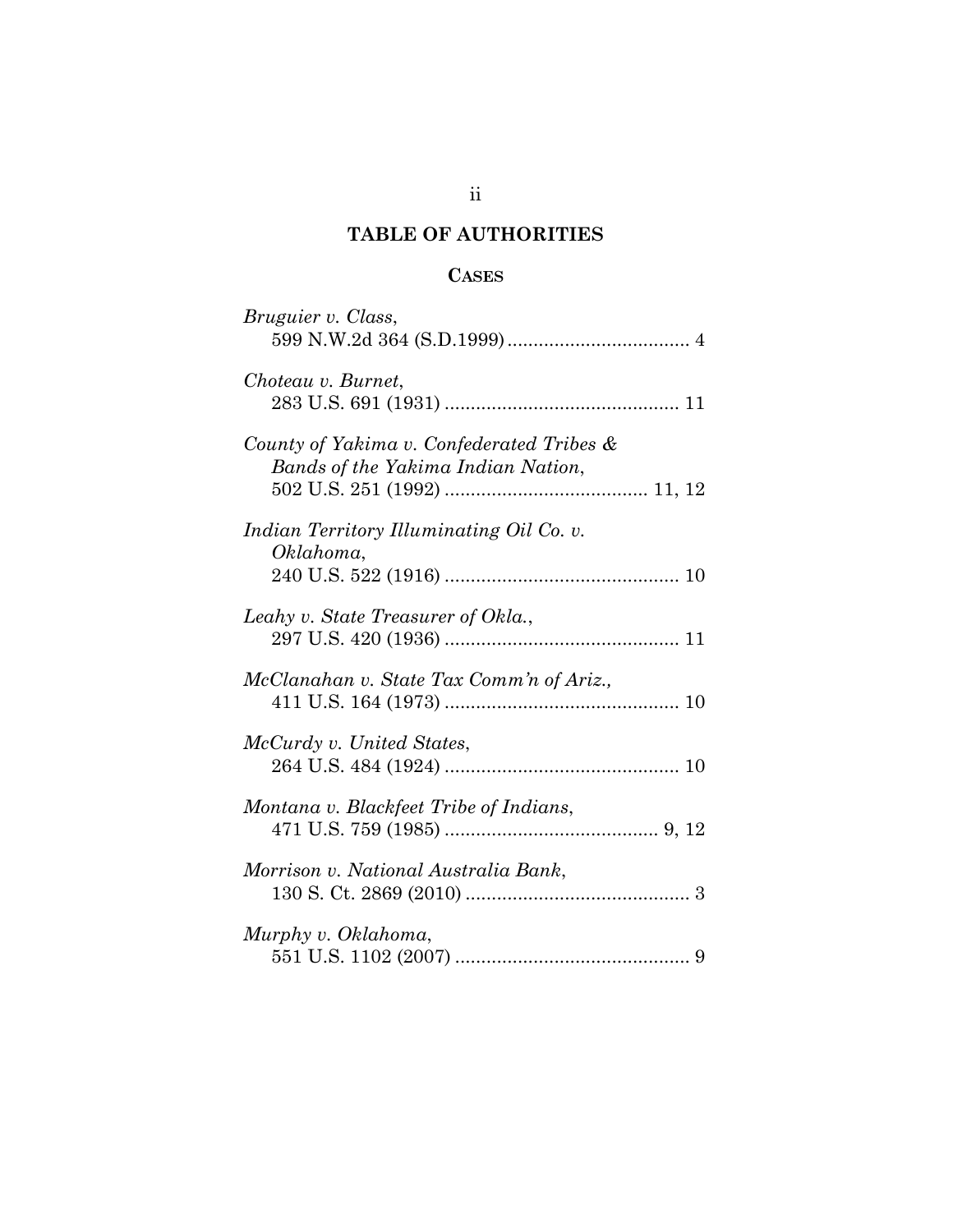| Oklahoma Tax Comm'n v. Sac and Fox Nation,             |
|--------------------------------------------------------|
| Oklahoma Tax Comm'n v. United States,                  |
| Oklahoma Tax Comm'n v. Texas Co.,                      |
| Oneida Indian Nation of New York v. Madison<br>County, |
| Solem v. Bartlett,                                     |
| South Dakota v. Yankton Sioux Tribe,                   |
| United States v. Mason,                                |
| United States v. Webb,                                 |
| West v. Oklahoma Tax Comm'n,                           |
| Wisconsin v. Stockbridge-Munsee Community,             |
| Yankton Sioux Tribe v. Podhradsky,                     |

# iii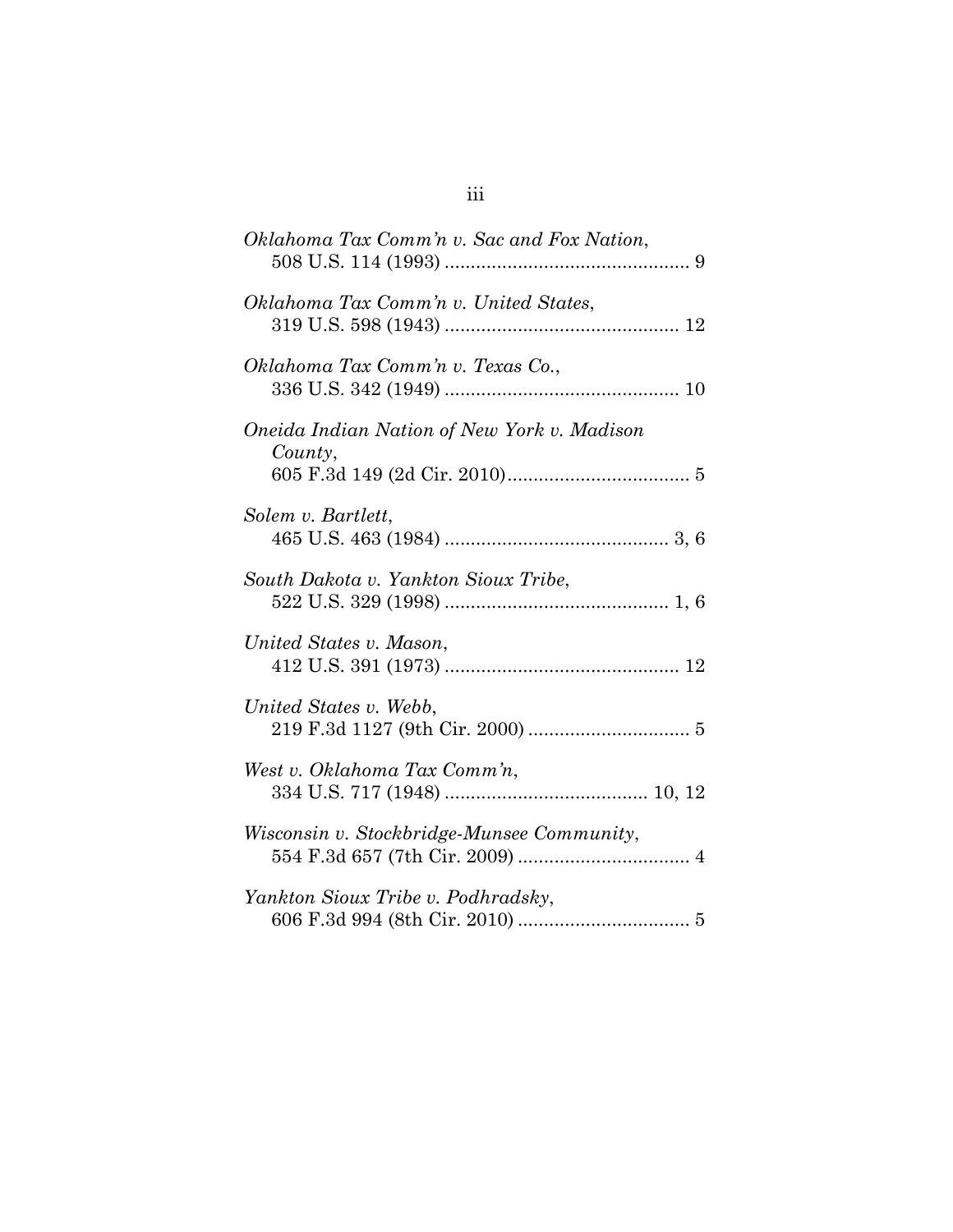### **STATUTES**

| Act of Mar. 2, 1917, Pub. L. No. 64-369, 39 |
|---------------------------------------------|
| Act of May 25, 1918, Pub. L. No. 65-159, 40 |
| Indian Appropriation Act of June 21, 1906,  |
| Oklahoma Enabling Act, Pub. L. No. 59-234,  |
| Osage Allotment Act, Pub. L. No. 59-321, 34 |

### **REGULATIONS**

#### **OTHER AUTHORITIES**

| 1 Indian Aff. L. & Treaties (Charles J. Kappler) |  |
|--------------------------------------------------|--|
|                                                  |  |
| U.S. Dep't of Interior, Federal Indian Law       |  |
|                                                  |  |

#### iv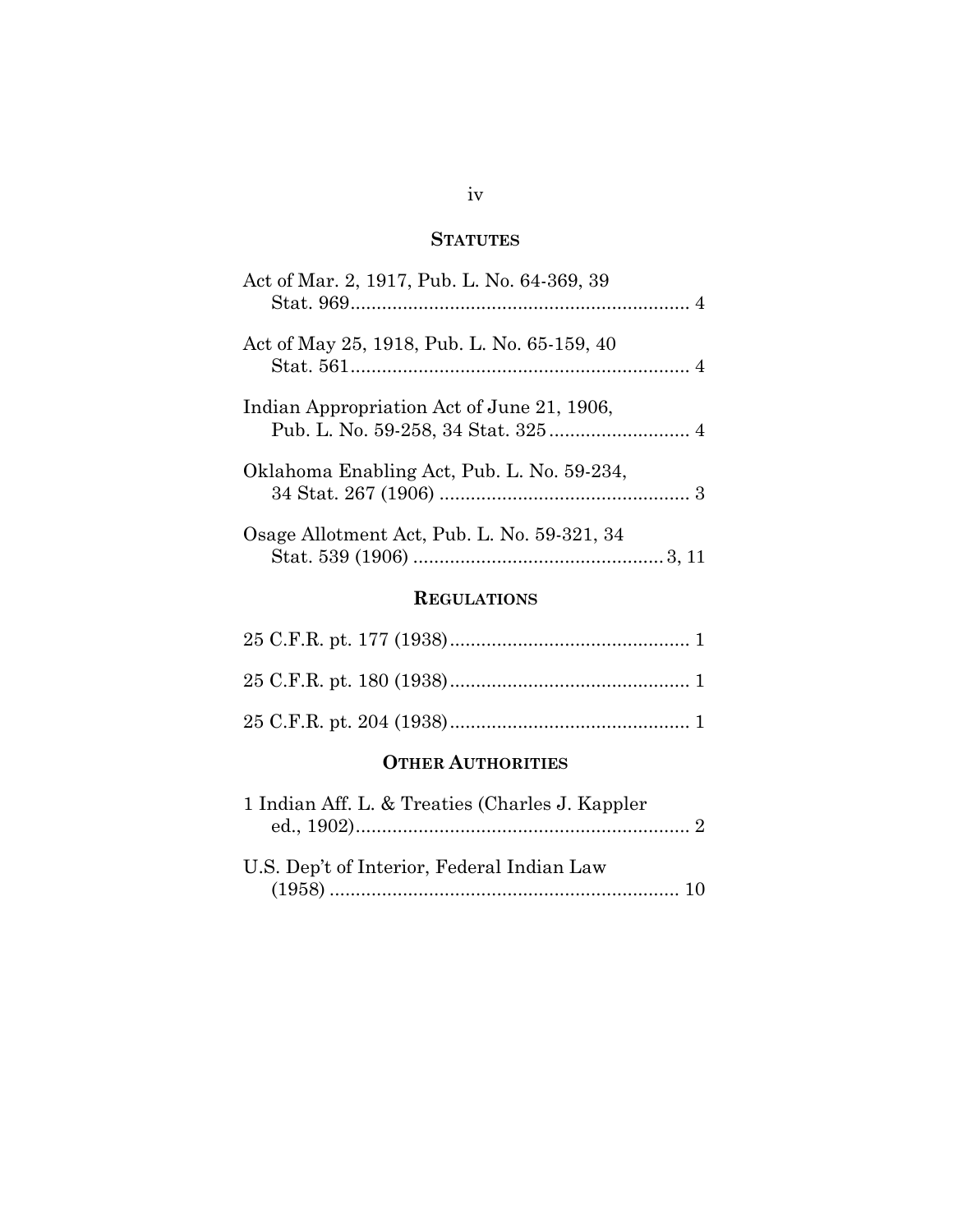#### **SUPPLEMENTAL BRIEF FOR PETITIONER \_\_\_\_\_\_\_\_\_\_\_\_\_\_\_\_\_\_\_\_\_\_\_\_**

Rather than refute the need for this Court's review of the proper legal test for discerning clear congressional intent, which is the question actually presented by the petition, the Acting Solicitor General's brief reformulates the question presented almost beyond recognition, and then devotes itself to addressing why *its* question, which focuses heavily on tax immunity, does not warrant review. *Compare*  Pet. i, *with* SG Br. i. That effort, however, just compounds the confusion in the law and the need for this Court's review.

First, the Acting Solicitor General's attempt to minimize the conflict in courts' legal standards rests upon an analytical framework that departs from the United States' own prior briefs to this Court and their discussions of the legal rules governing the disestablishment inquiry.[1](#page-5-2) Given, moreover, that the United States does not dispute that explicit congressional direction is lacking in this case and given the Executive Branch's repeated recognition for a century of the Reservation's continued existence (including within entire portions of the Code of Federal Regulations, 25 C.F.R. Parts 177, 180, 204),

<span id="page-5-1"></span><span id="page-5-0"></span>-

<span id="page-5-2"></span><sup>1</sup> *See* U.S. Amicus Br. at 9, 23-24, 28-29, *South Dakota v. Yankton Sioux Tribe*, 522 U.S. 329 (1998) (No. 96-1581); U.S. Cert. Br. at 13-17, *Dauggard v. Yankton Sioux Tribe*, Nos. 10- 929, *et al.* (analysis governed by statutory text, subsequent statutory enactments, and negotiating history, with only one confirmatory sentence referencing tribal activity).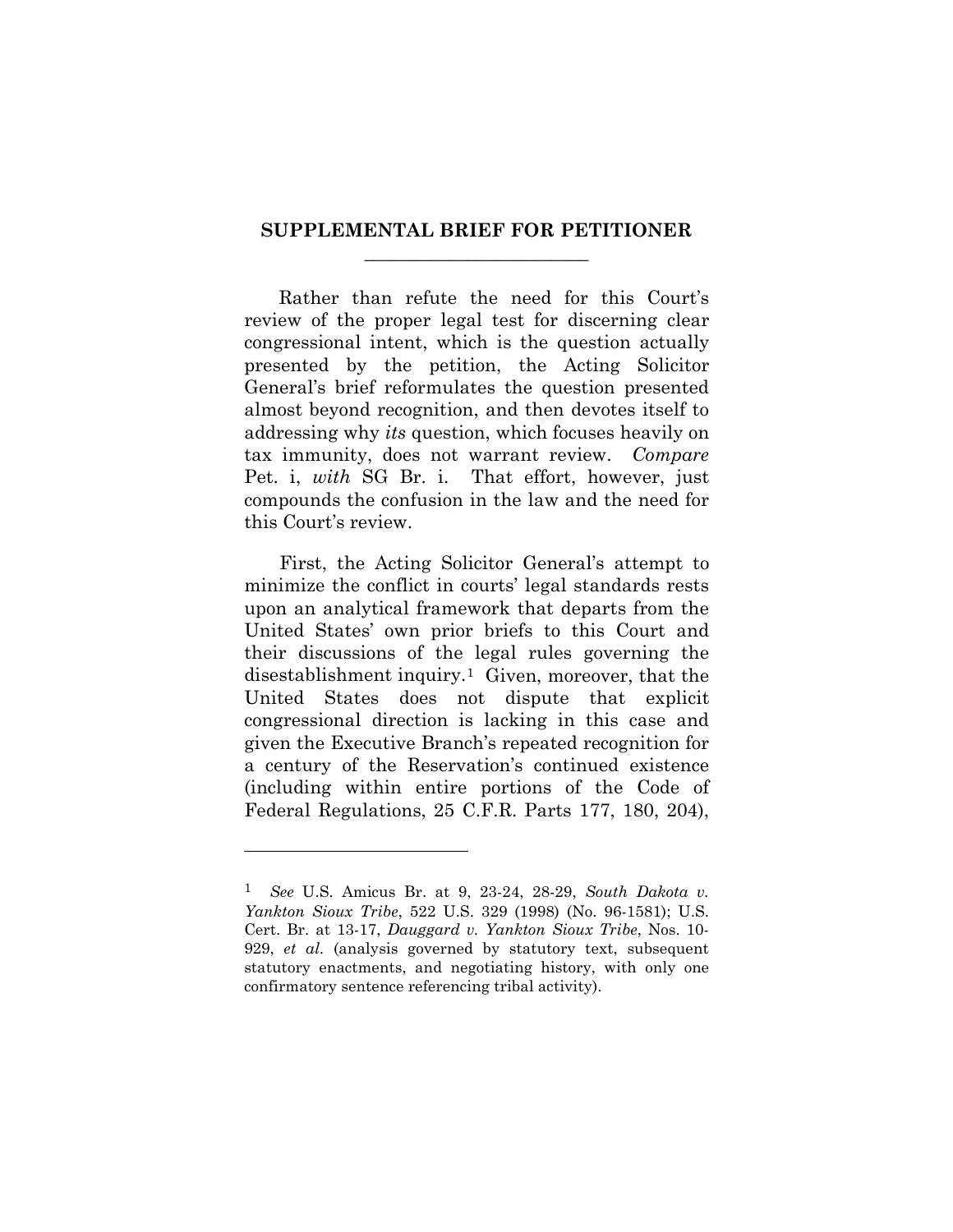the brief exacerbates the legal disarray by putting the federal government on both sides of the dispute over what factors, if any, predominate in "clear" congressional intent determinations.

Second, the Acting Solicitor General's opining about petitioner's tax immunity claim compounds the problem because withdrawal of such immunity requires its own clear statement of congressional intent, just like the disestablishment inquiry. Yet the government's brief cites no clear or unequivocal congressional direction regarding Osage income tax immunity either. Whether such clear statements must be anchored in statutory text and unequivocal legislative history, as the government has pressed in other cases and the Seventh, Eighth, and Ninth Circuits have held, or can rest dispositively on post hoc extra-legislative inferences is precisely the question presented. Layering on yet another "clear" statement inquiry just makes a bad mess in governing law worse.

Finally, the government's argument against review never come to grips with the profound political, economic, structural, societal, and practical repercussions of disestablishment questions both to Indian tribes and to State and local governments. By its very nature, a judicial decision that exercises disestablishment power vested in the Political Branches, without unequivocal direction from either Congress or the Executive Branch (*see* SG Br. 16), and wipes away an entire reservation that Congress expressly created and the tribe itself bought and paid for, 1 Indian Aff. L. & Treaties 137 n.a (Charles J.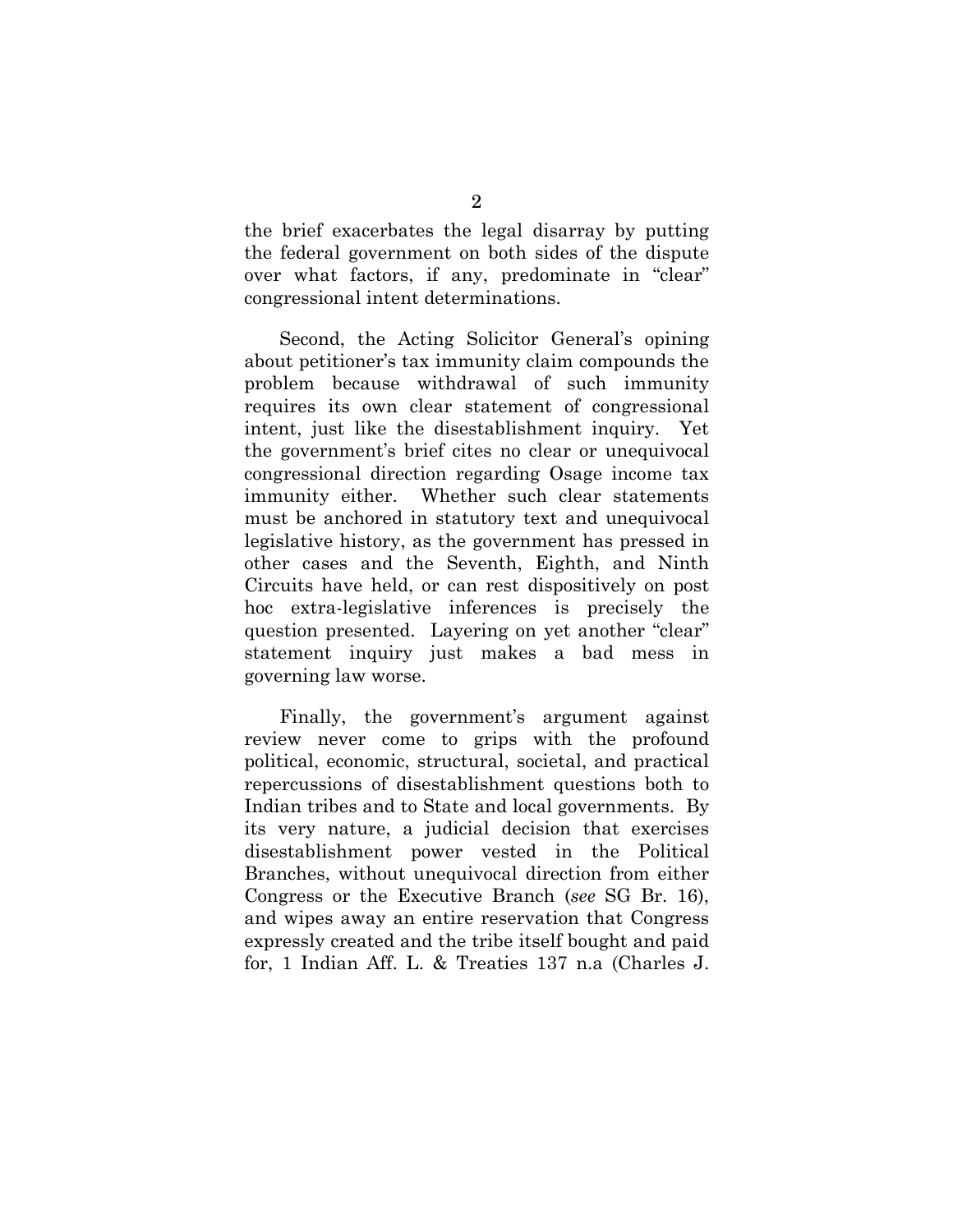Kappler ed., 1902), is the type of weighty decision that merits this Court's attention.

#### **I. THE GOVERNING LEGAL STANDARDS ARE IN CONFLICT**

<span id="page-7-1"></span>The Acting Solicitor General avoids the conflict in governing standards by stating the question at too general a level. The conflict is not over whether lower courts dutifully recite this Court's "clear[]" and "explicit" congressional intent rule from *Solem v. Bartlett*, 465 U.S. 463, 470 (1984). *See* SG Br. 9-12. The problem, as history shows, is that, when given a "clear" statement rule, courts can veer into differing and contradictory legal tests for discerning that requisite "clear" congressional direction. *See Morrison v. National Australia Bank*, 130 S. Ct. 2869 (2010) (courts developed differing tests to determine clear congressional intent to apply statute extraterritorially).

<span id="page-7-2"></span><span id="page-7-0"></span>That is what has happened here. The Tenth Circuit held that an explicit and unequivocal statement of congressional intent that appears nowhere in statutory text or unequivocal legislative history could be discerned from post hoc academic writings, modern demographic statistics, and the tribe's mere awareness during enactment of the allotment process (SG Br. 8; Pet. App. 15a-16a). Under the Tenth Circuit's rule, those extragovernmental factors trump Congress's repeated and explicit statutory recognition of the Reservation's existence. *See* Osage Allotment Act, Pub. L. No. 59- 321, 34 Stat. 539, §§ 4, 7, 10, 11 (1906); Oklahoma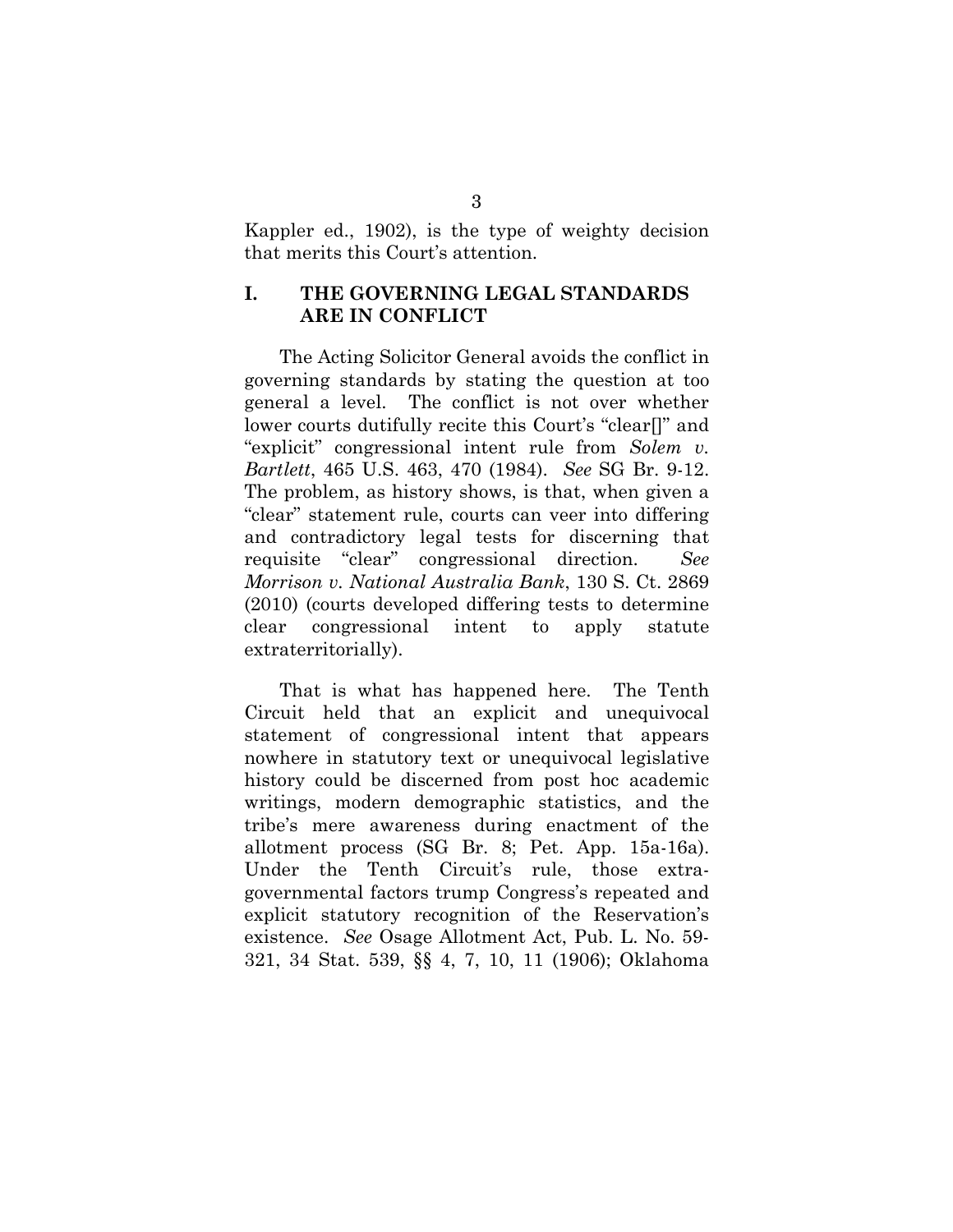<span id="page-8-4"></span><span id="page-8-2"></span>Enabling Act, Pub. L. No. 59-234, 34 Stat. 267 (1906) (seven references to the Osage Reservation); Indian Appropriation Act of June 21, 1906, Pub. L. No. 59- 258, 34 Stat. 325 (regulating trade on the "Osage Indian Reservation"); Act of Mar. 2, 1917, Pub. L. No. 64-369, 39 Stat. 969 (declaring all of Osage County, which is the Reservation, "Indian Country" for liquor law purposes); Act of May 25, 1918, Pub. L. No. 65- 159, 40 Stat. 561 (regulating receipts from leases "upon the lands of the Osage Reservation").

<span id="page-8-3"></span><span id="page-8-1"></span>The Seventh Circuit, in a decision that the Solicitor General (like respondents) ignores, has likewise predicated disestablishment on postenactment non-legislative evidence and some legislative history, despite the absence of any textual anchor or unequivocal expression in legislative history. *See Wisconsin v. Stockbridge-Munsee Community*, 554 F.3d 657, 665 (7th Cir. 2009). So too has the South Dakota Supreme Court afforded "persuasive bearing" to a post-legislative "change in regional character" in finding disestablishment despite "uncertain" textual support. *Bruguier v. Class*, 599 N.W.2d 364. 375 (S.D. 1999).

<span id="page-8-0"></span>Other courts of appeals have held, however, that Congress's words, plain statutory text, and unequivocal legislative history carry predominant weight in discerning a "clear" and "explicit" congressional intent on such an acutely political question as disestablishment. In the Second, Eighth, and Ninth Circuits, unless the statute is itself textually equivocal and contradictory—not just silent—disestablishment cannot be grounded in the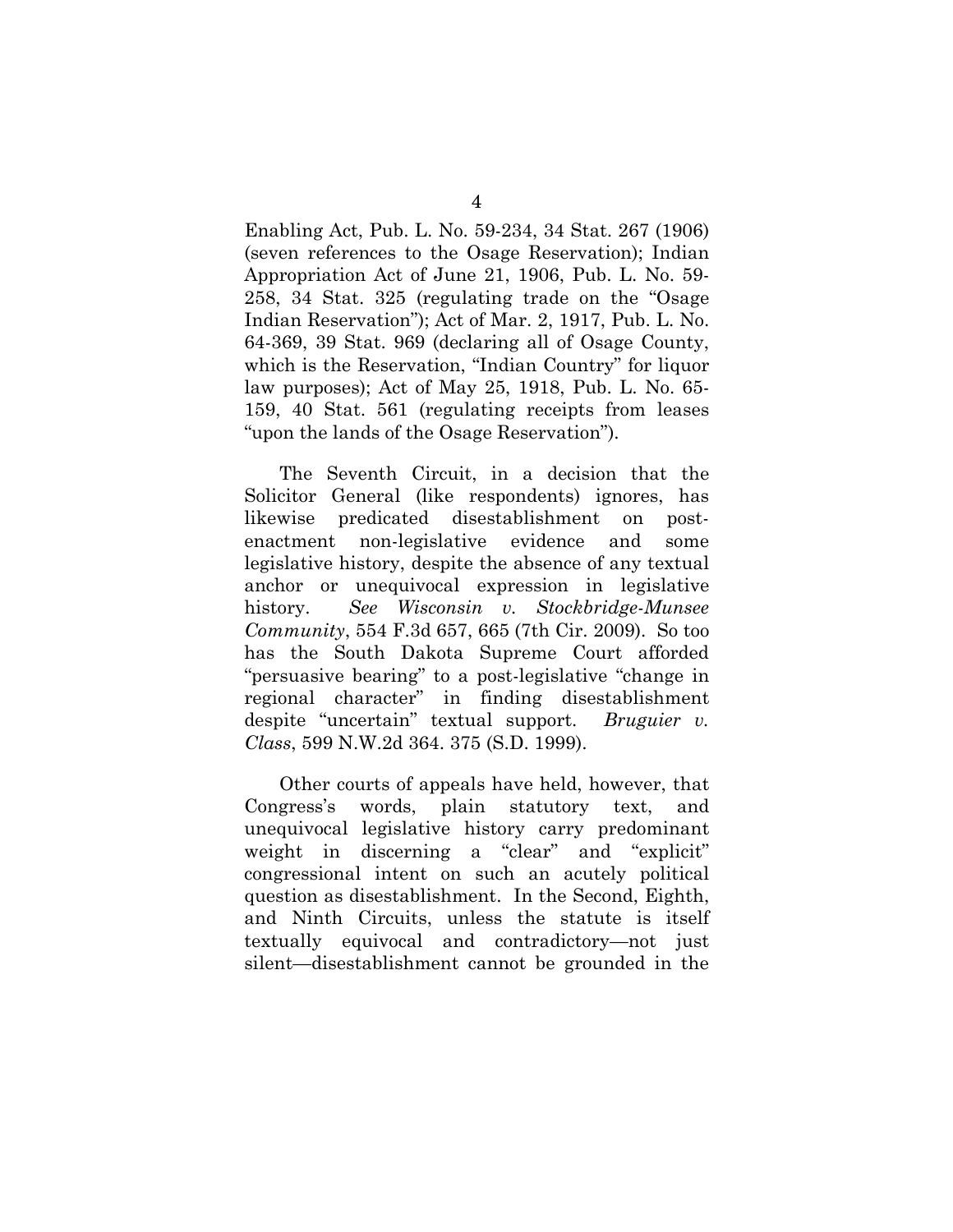<span id="page-9-2"></span><span id="page-9-0"></span>same types of external, non-legislative or post hoc indicia that the Tenth Circuit here held were dispositive. *See Yankton Sioux Tribe v. Podhradsky*, 606 F.3d 994 (8th Cir. 2010), cert. pending, Nos. 10- 929, 10-931, 10-932, 10-1058; *Oneida Indian Nation of New York v. Madison County*, 605 F.3d 149, 158 n.6 (2d Cir. 2010), *cert. granted*, No. 10-72, *cert. dismissed* (Jan. 10, 2011**);** *United States v. Webb*, 219 F.3d 1127 (9th Cir. 2000).

<span id="page-9-1"></span>The Solicitor General says (SG Br. 13) that those differences in outcomes are simply the product of "different factual records before each court." But the same factual setting has produced flatly contradictory rulings concerning the *same reservation* precisely because of the conflicting legal rules for whether and how congressional intent is made "clear." *Compare Bruguier, supra* (Yankton Sioux reservation disestablished based on post hoc changes, despite the absence of unequivocal text or legislative history), *with Yankton Sioux, supra* (Yankton Sioux reservation not disestablished due to absence of clarity in statutory text and legislative history, as confirmed by Executive Branch practice).

Likewise here, the Tenth Circuit's legal standard found "clear" evidence of disestablishment even though (i) Congress has, in five separate statutes, expressly acknowledged the Reservation's continued existence; (ii) a broad cross-section of Executive Branch agencies have long recognized its existence, Pet. 22-25; and (iii) the Acting Solicitor General acknowledges that the evidence of disestablishment is "unclear" (SG Br. 16) and thus that this Court's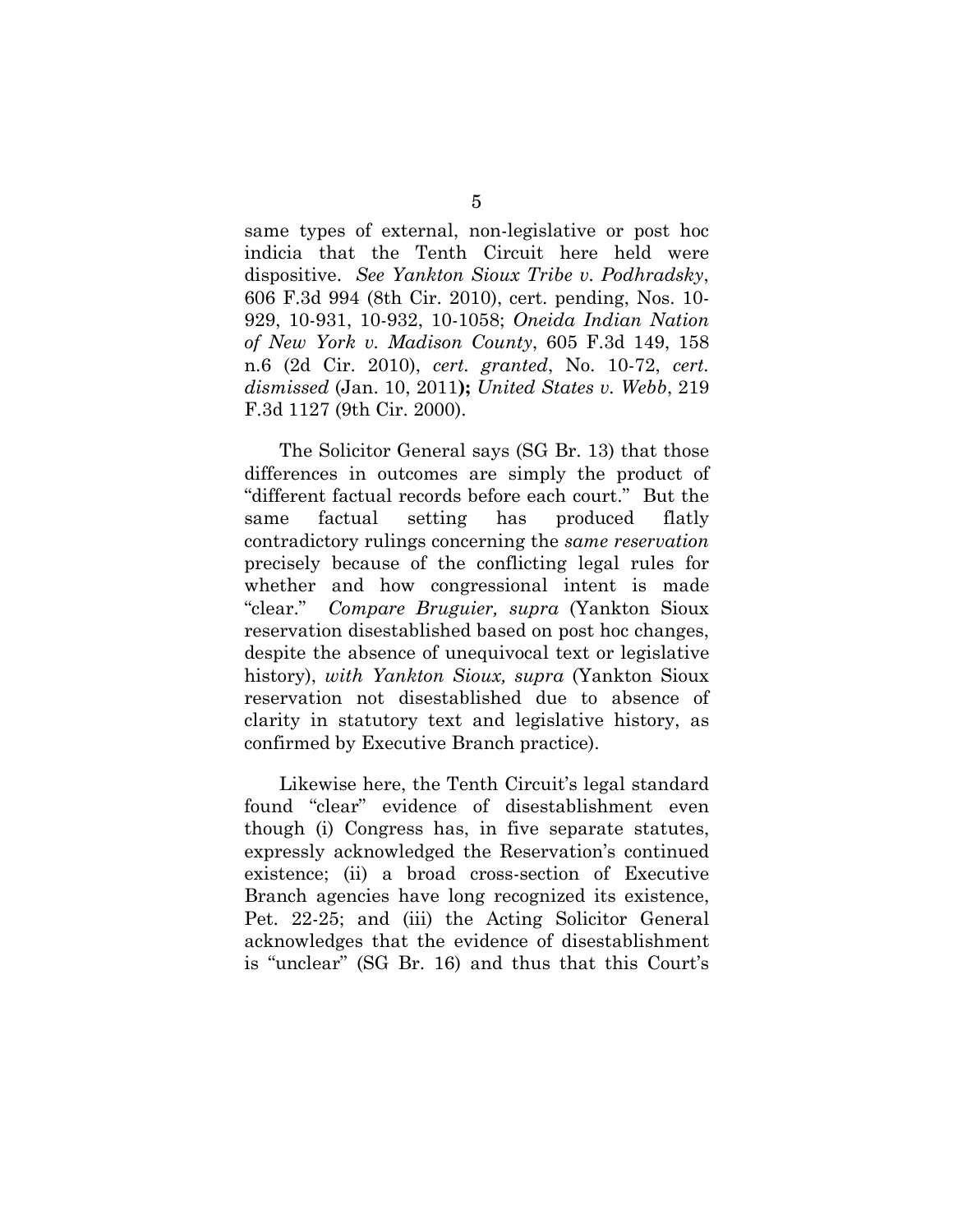"clear" statement test has not been met. That sharp contradiction between the court and the Political Branches cannot be chalked up to misapplying law to facts (*see* SG Br. 14). Rather, the Tenth Circuit got the legal rule wrong at the outset, turning a mandate for genuinely "clear" and "explicit" *congressional*  intent into a license for *judicial* conjecture unhinged from Political Branch direction.

<span id="page-10-0"></span>Indeed, petitioner's point is the same as that advanced by the Solicitor General in *South Dakota v. Yankton Sioux Tribe*, 522 U.S. 329 (1998). There the United States was explicit that *Solem's* clearstatement requirement, as a matter of law, should give predominant weight to statutory text and that, when statutory text is silent or ambiguous, courts cannot ground Congress's "clear" statement in extracongressional, extra-governmental, post hoc materials. "[E]vents surrounding the passage of a surplus land act \* \* \* rarely are sufficient, in themselves, to establish that Congress intended to alter reservation boundaries if the act itself is *silent or ambiguous*." U.S. Br. at 9, *Yankton Sioux, supra* (No. 96-1581) (emphasis added); *contrast* SG Br. 12. The occasional lapses or inconsistencies in Executive Branch treatment relied upon by the Acting Solicitor General in this case, *compare* SG Br. 18-19, *with* Pet. 5, 22-27 (citing extensive Executive Branch recognition of the Reservation), were declared by the Solicitor General to be "of no help" in documenting disestablishment unanchored in statutory text or unequivocal legislative and negotiating history in *Yankton Sioux*. U.S. Br. at 24, *Yankton Sioux, supra* (quoting *Solem*, 465 U.S. at 478). And again, the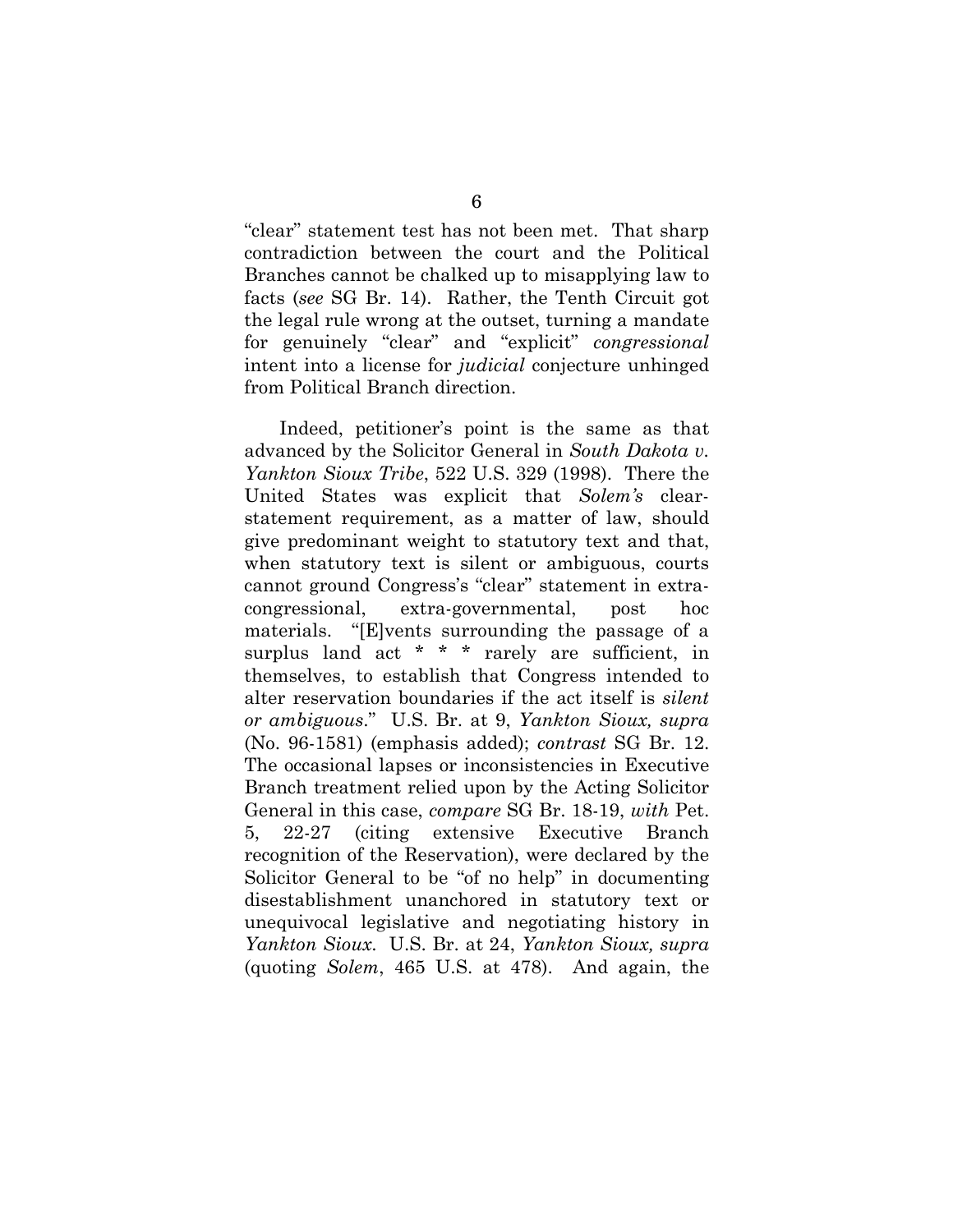Solicitor General said before that "isolated floor statements \* \* \*" especially *when no such references appear in the text of the Act* itself, shed little light on the diminishment question." U.S Br. at 22, *Yankton Sioux, supra*; *contrast* SG Br. 12, and Pet. App. 16a.

Indeed, the central theme of the United States' *Yankton Sioux* brief is that certain factors in the clear-statement inquiry predominate and, more specifically, that other disestablishment indicia cannot trump "countervailing evidence from Congress and the Executive Branch," U.S. Br. at 28, *Yankton Sioux, supra*. That is precisely the question raised by the petition in this case. Whether right or wrong, petitioner's and the Solicitor General's (prior) view of the predominating factors under the clear-intent test, and the rules for disestablishment enforced by the Second, Eighth, and Ninth Circuits are *legally*  irreconcilable with the entirely extra-congressional and extra-governmental analytical model of "clear" congressional intent enforced by the Tenth Circuit here (and the Seventh Circuit and South Dakota Supreme Court). If the Acting Solicitor General no longer believes that there should be consistent legal rules about how "clear" congressional intent is made clear and when "countervailing evidence from Congress and the Executive Branch" will predominate, *ibid.*, that change in position simply muddies the waters more. Given how frequently the question arises (*see* Pet. Reply Br. 1-2), and the importance of the disestablishment test to States, local jurisdictions, and tribes, this Court's review is needed.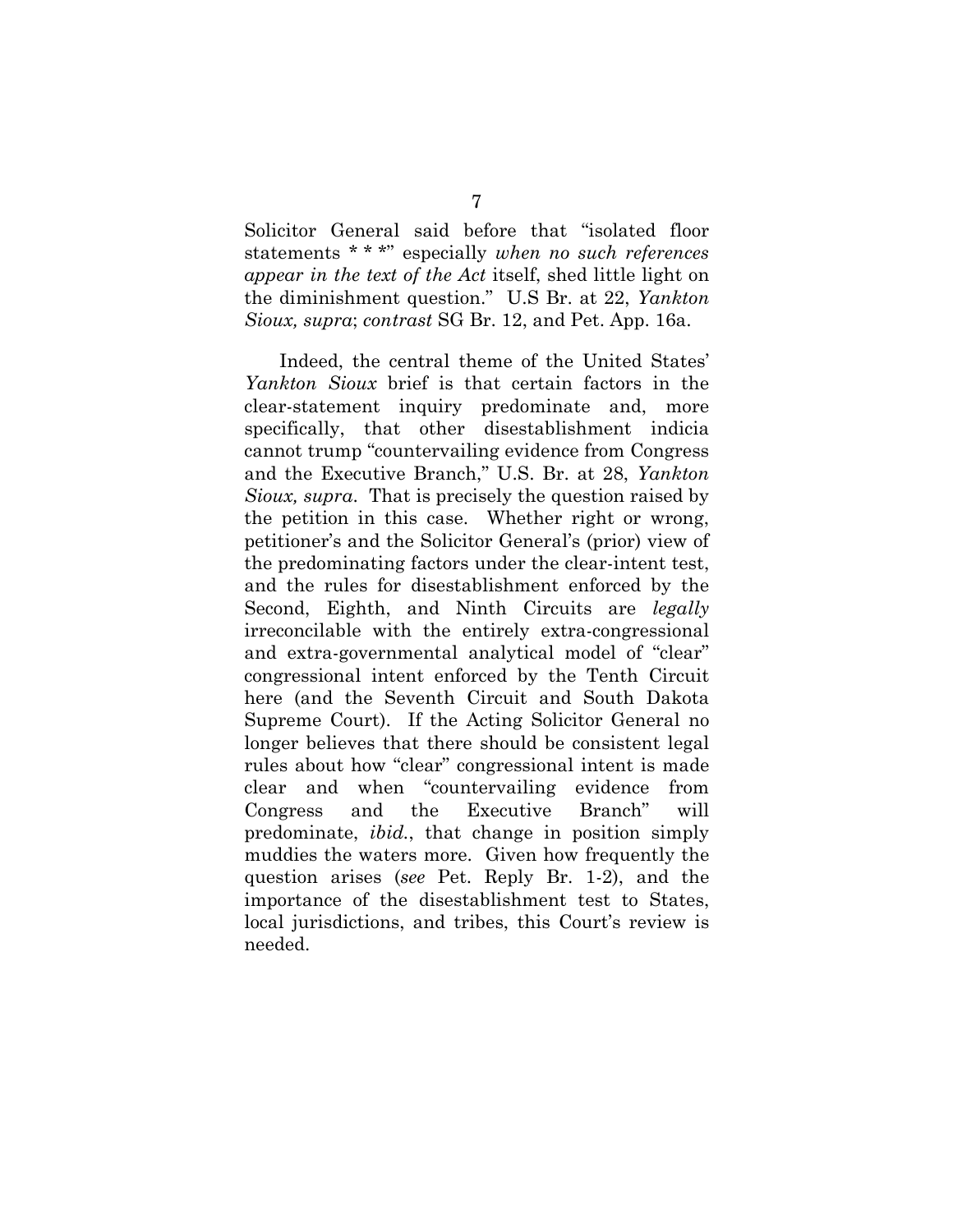#### **II. THIS CASE SQUARELY PRESENTS THE QUESTIONS FOR REVIEW**

Because of its stark disregard of repeated and express statutory recognition of the Reservation by Congress and Executive Branch regulations and other official statements, Pet. App. 19a, the Tenth Circuit's decision encapsulates the divide in governing legal standards for disestablishment and the predominance (or not) of evidence from the mouths of Congress and the Executive Branch. The Acting Solicitor General's contention (SG Br. 15) that this case is not the best vehicle for resolving that conflict cannot withstand scrutiny.

1. The Solicitor General first notes (SG Br. 15) that "Oklahoma tribes have an anomalous statutory and historical backdrop." That is quite beside the point. Whatever the statutory or historical tribal differences, this case is about the legal rules for establishing *Congress's* clear intent and those rules should be the same for the full spectrum of cases arising across the United States.

Indeed, the Acting Solicitor General's brief does not remotely suggest that the test for congressional intent should vary from State to State. Quite the opposite, the *Murphy* brief that the Acting Solicitor General cites (SG Br. 16) applied the same legal framework advocated by petitioner here (and advocated by the Solicitor General in *Yankton Sioux*). In *Murphy*, the Solicitor General argued that it was a series of "[s]tatutes enacted" by Congress, subsequent legislation expressly referencing disestablishment,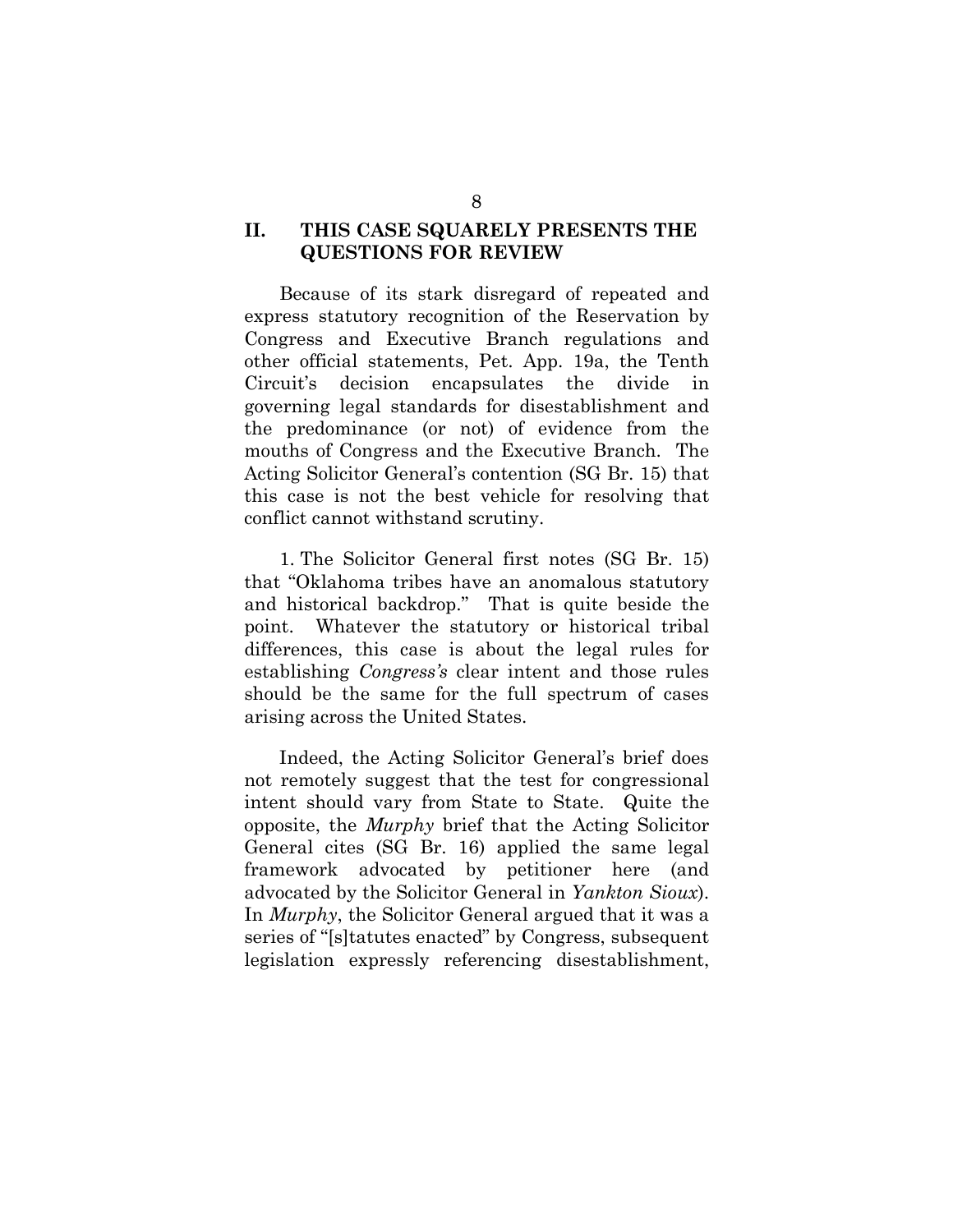<span id="page-13-1"></span>and the "settled" position of the Executive Branch that demonstrated congressional intent to disestablish another Oklahoma reservation. U.S. Br. at 17, 19, 20, *Murphy v. Oklahoma*, 551 U.S. 1102 (2007) (No. 05-10787). So the fact that this is an Oklahoma case is irrelevant because a single governing legal test for discerning clear congressional intent should still apply. And the test propounded by the Solicitor General in *Murphy* bears no resemblance to the legal test applied by the Tenth Circuit here, where statutory text, subsequent enactments, and longstanding Executive Branch regulations and official documents have repeatedly acknowledged the Reservation's continued existence.

2. The Acting Solicitor General also argues (SG Br. 16-22) that review is not warranted because petitioner's underlying tax immunity claim is mistaken. Whether Congress expressly consented to state taxation of individual tribal members' income, however, is a quite distinct question from whether the Reservation has been disestablished. Indeed, it is only if a Reservation exists in the first place that Congress would need to address and authorize such taxation.

<span id="page-13-2"></span><span id="page-13-0"></span>In any event, the argument simply confuses matters more because a "clear" statement of congressional intent is also required for States to tax reservation Indians on income earned on the reservation. "States may tax Indians only when Congress has manifested clearly its consent to such taxation." *Montana v. Blackfeet Tribe*, 471 U.S. 759, 766 (1985); *see Oklahoma Tax Comm'n v. Sac and*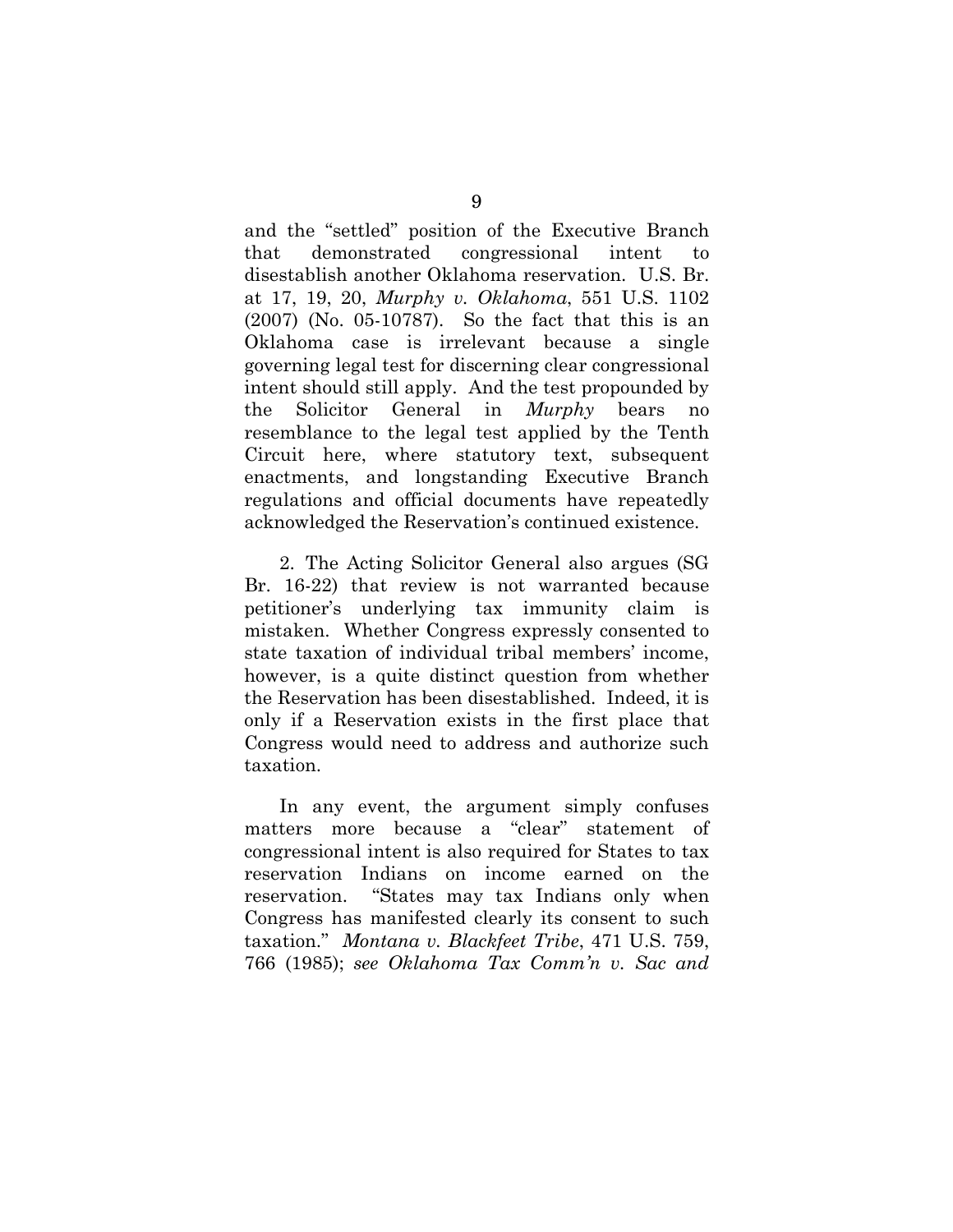*Fox Nation*, 508 U.S. 114, 126 (1993) ("Congress [must] expressly authorize[] tax jurisdiction in Indian Country."); *McClanahan v. State Tax Comm'n of Ariz.,* 411 U.S. 164, 171 (1973) ("Indians and Indian property on an Indian reservation are not subject to State taxation except by virtue of express authority conferred upon the State by act of Congress.") (quoting U.S. Dep't of Interior, *Federal Indian Law*  845 (1958)).

<span id="page-14-3"></span><span id="page-14-2"></span><span id="page-14-1"></span><span id="page-14-0"></span>The government's entire argument thus repeats, rather than avoids, the foundational question of how such express congressional intent can be discerned apart from express statutory text and unequivocal legislative history. With respect to the Osage, there is no textual, structural, or unequivocal legislative history directive that would overcome the background rule that States may not "tax a reservation Indian for income earned exclusively on the reservation." *McClanahan*, 411 U.S. at 168. Indeed, contrary to the Acting Solicitor General's argument (SG Br. 19-22), this Court's precedent has extended traditional tax immunity rules to Osage members. *See McCurdy v. United States*, 264 U.S. 484, 485-486 (1924) (Osage Indians immune from taxation of allotted lands held in trust by the United States, based on general rules of Indian tax immunity); *Indian Territory Illuminating Oil Co. v. Oklahoma*, 240 U.S. 522, 523, 529-530 (1916) (tribal lease "in the Osage Reservation" not subject to state taxation), *overruled on other grounds*, *Oklahoma Tax Comm'n v. Texas Co.,* 336 U.S. 342, 366 (1949) (noting subsequent congressional authorization of lease tax); *cf. West v. Oklahoma Tax Comm'n*, 334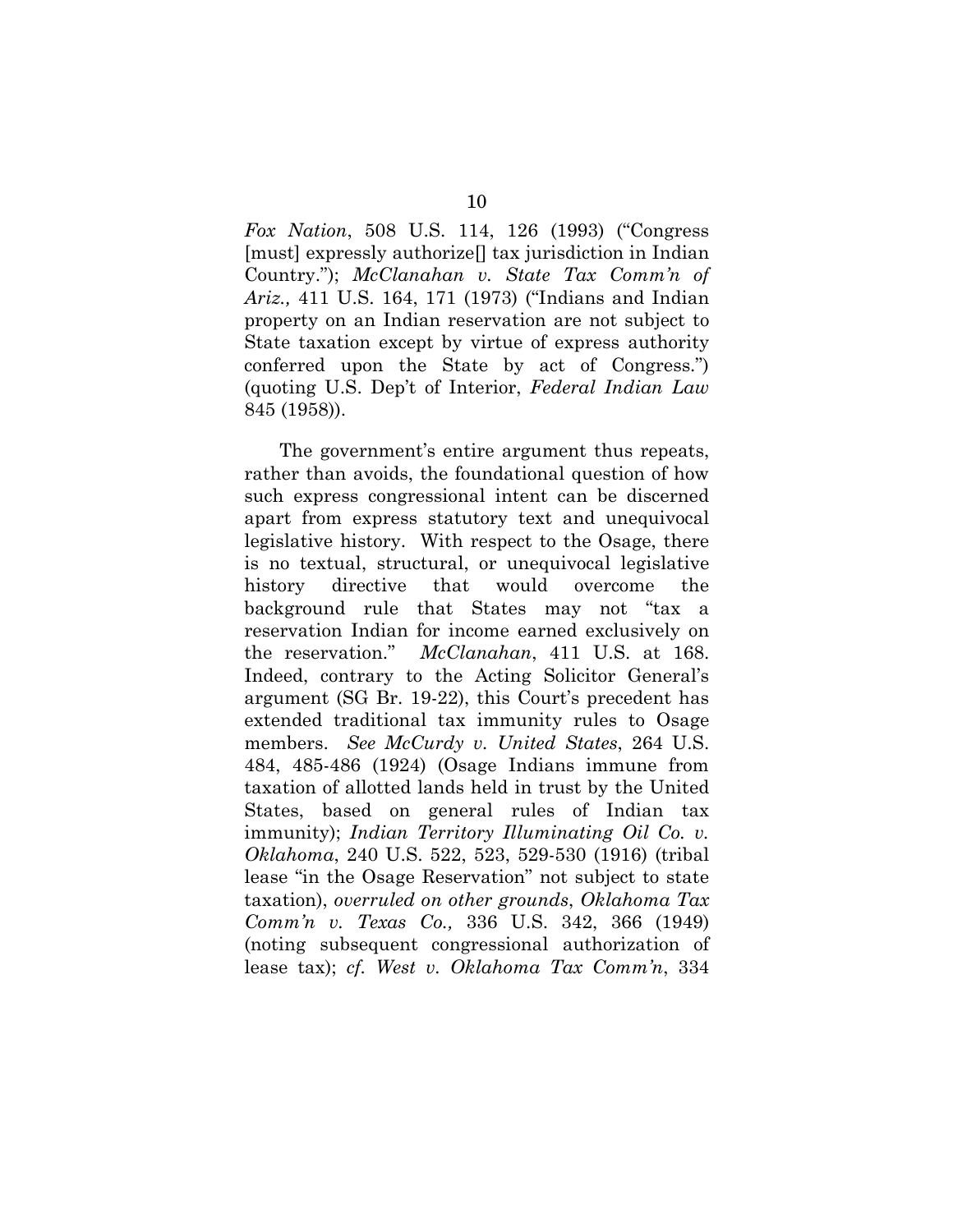U.S. 717, 725-727 (1948) (applying general precedent to the Osage).

<span id="page-15-2"></span><span id="page-15-0"></span>To be sure, this Court has held that Osage members who received certificates of competency are subject to taxation on headright income. *See Choteau v. Burnet*, 283 U.S. 691, 695 (1931); *Leahy v. State Treasurer of Okla.*, 297 U.S. 420 (1936). But that is because Congress expressly authorized such taxation. *See* Osage Allotment Act § 2 (Seventh) (Pet. App. 62a) ("[U]pon the issuance of such certificate of competency the lands of such members shall become subject to taxation."); *see also Choteau*, 283 U.S. at 695 ("petitioner has therefore been taxable upon his allotted lands" since receiving a certificate of competency). *Leahy*, in turn, adopted *Choteau*'s reasoning. 297 U.S. at 421.

That precedent proves the opposite of what the Acting Solicitor General argues. If Congress had already broadly withheld traditional tax immunity from the Osage, then there would have been no reason for Congress to have subjected Osage members to taxation of headright income in the Osage Allotment Act. Such a targeted carve out of tax immunity, in other words, proves that the background rule of immunity governs unless and until Congress acts.

<span id="page-15-1"></span>This Court's decision in *County of Yakima v. Confederated Tribes & Bands of the Yakima Indian Nation*, 502 U.S. 251 (1992), underscores that conclusion. It is of course true that *County of Yakima* "concerned the *General* Allotment Act, not the *Osage*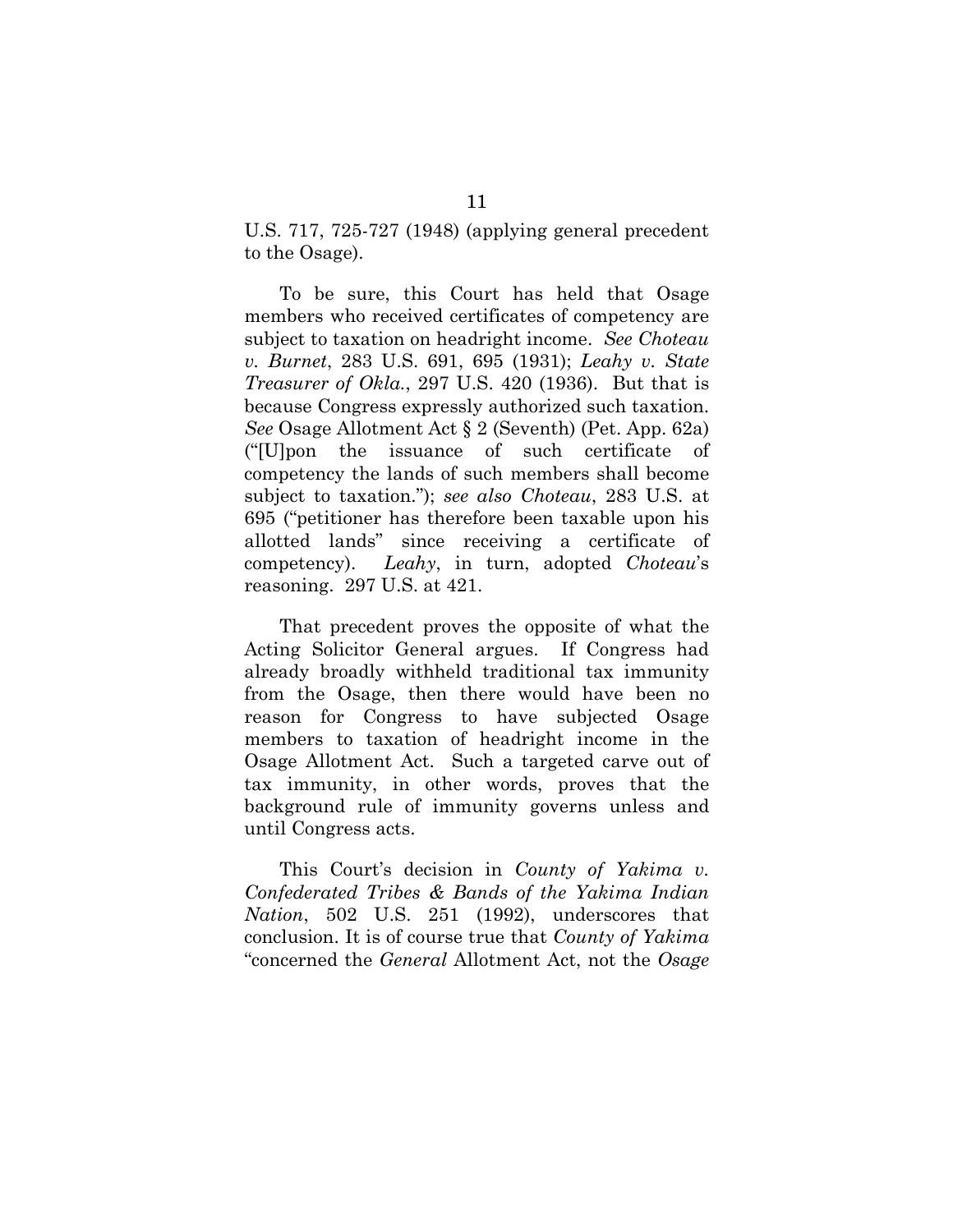Allotment Act." SG Br. 21. But the point is irrelevant. *County of Yakima* recognized that, when clear congressional intent is required, courts cannot extend *in personam* jurisdiction over the descendants of original allottees because doing so would exceed the "literal coverage" of the relevant statute, 502 U.S. at 262, and thus would contradict this Court's "consistent practice of declining to find that Congress has authorized state taxation unless it has 'made its intention to do so unmistakably clear," *id.* at 258 (quoting *Blackfeet Tribe*, 471 U.S. at 765). The same principle applies here. Because the "literal coverage" of the Osage Allotment Act extends only to original allottees with certificates of competency, the Act does not contain an "unmistakably clear" congressional intent to permit taxation of allottees' descendants. *Ibid.*

<span id="page-16-2"></span><span id="page-16-1"></span><span id="page-16-0"></span>The government's other cases (SG Br. 19-20) are equally inapposite because they involve estate or inheritance taxes. See *United States v. Mason*, 412 U.S. 391 (1973); *West*, *supra*; *Oklahoma Tax Comm'n v. United States*, 319 U.S. 598 (1943). Those taxes are "wholly different" for purposes of Indian tax immunity from "a state income tax on the income of a reservation Indian which was earned within the reservation." *Mason*, 412 U.S.at 396 n.7; *see West*, 334 U.S. at 727 (estate or inheritance tax "rests upon a basis different from that underlying a property tax").

*Third*, and in any event, this Court has pending before it multiple other petitions also presenting the disestablishment question. *See Dauggard v. Yankton*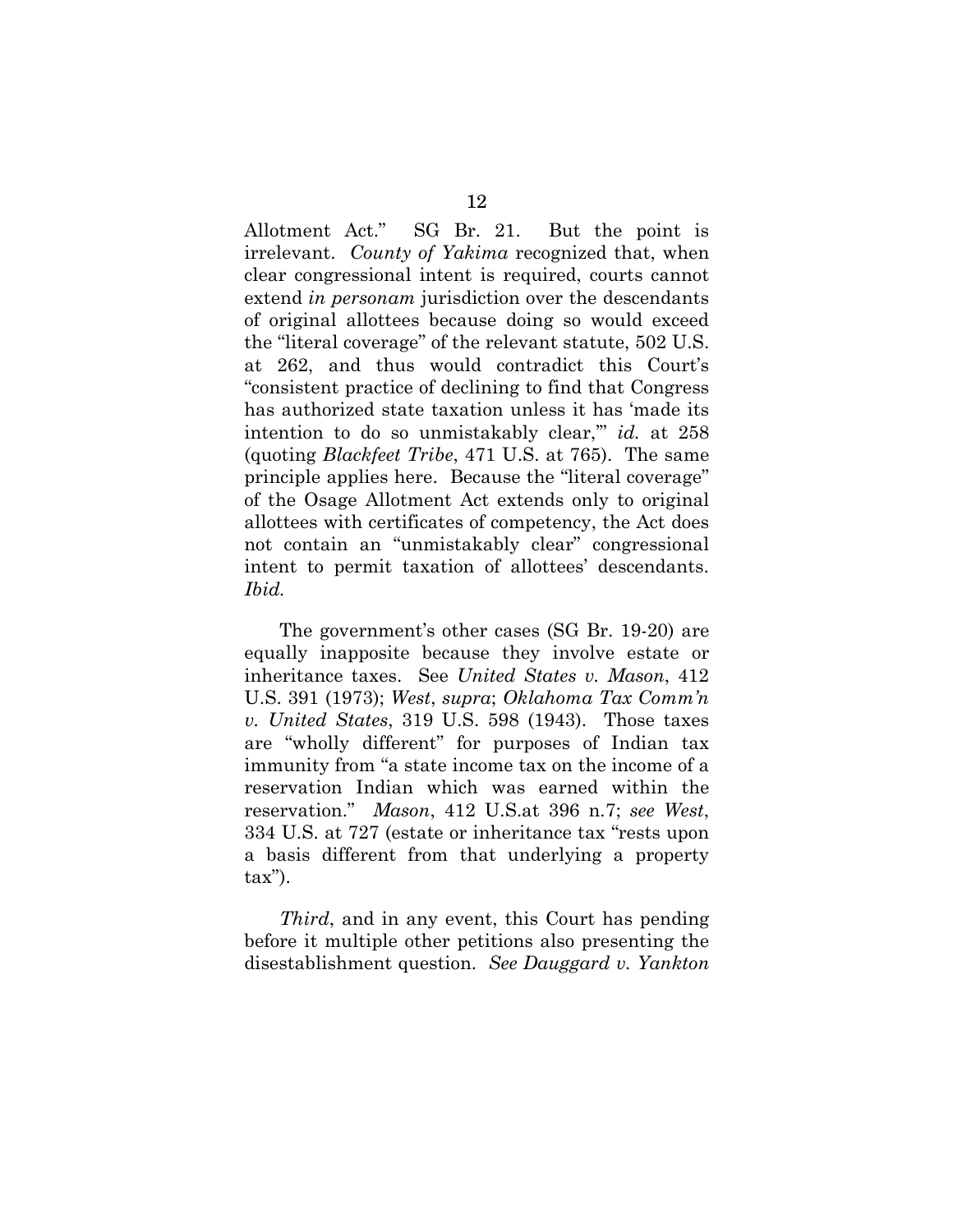*Sioux Tribe*, No. 10-929; *Southern Mo. Recycling & Waste Mgmt. Dist. v. Yankton Sioux Tribe*, No. 10- 931; *Hein v. Yankton Sioux Tribe*, No. 10-932. Because the Osage's petition and the Tenth Circuit's decision best frame the legal question of how courts decide when congressional intent is clear, the better course of action would be to grant this petition and to hold or consolidate those other petitions. Alternatively, if the Court grants review in those cases, this petition should be held, with further disposition guided by the Court's ruling in those cases.